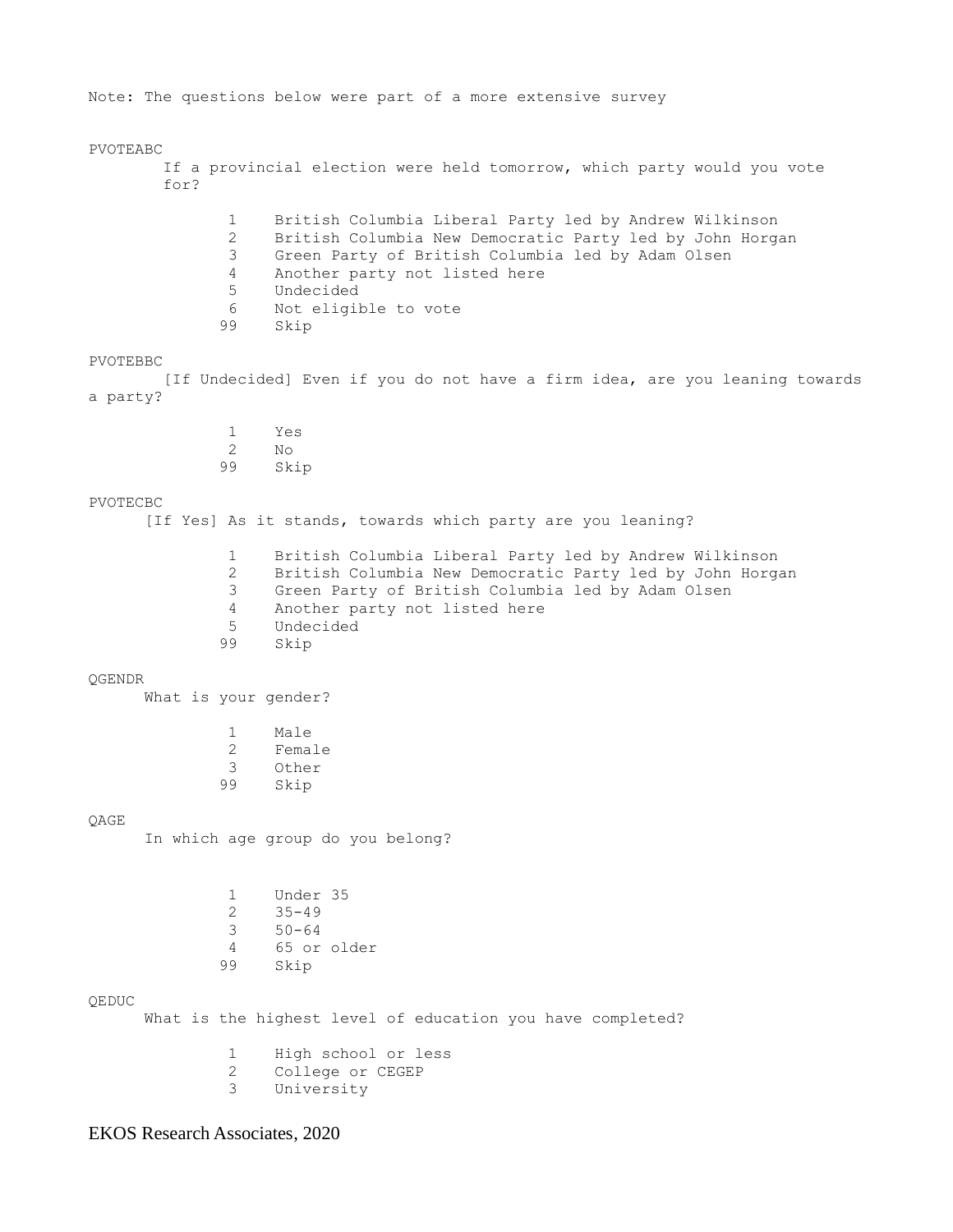99 Skip

EKOS Research Associates, 2020